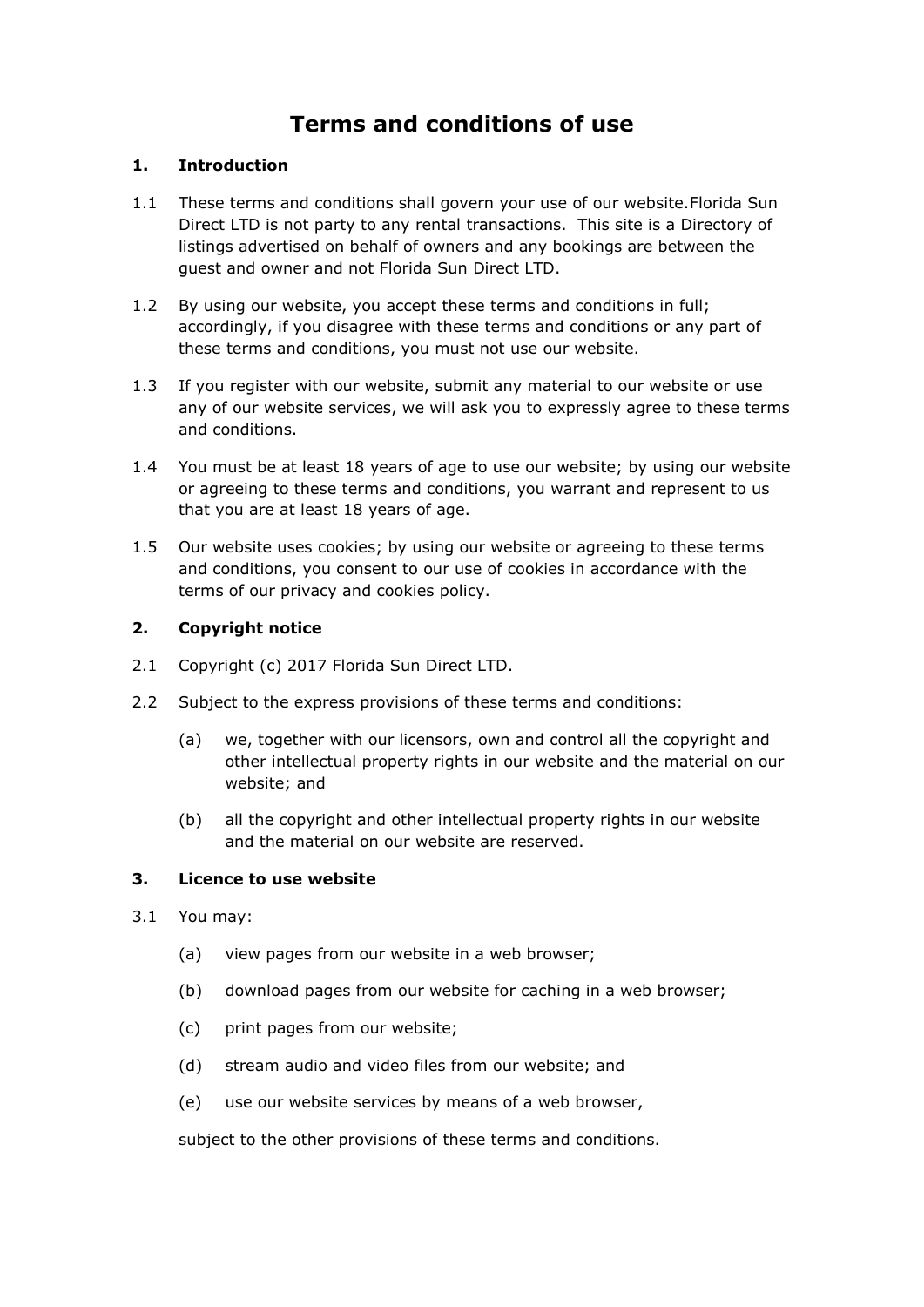- 3.2 Except as expressly permitted by Section 3.1 or the other provisions of these terms and conditions, you must not download any material from our website or save any such material to your computer.
- 3.3 You may only use our website for your own personal and business purposes, and you must not use our website for any other purposes.
- 3.4 Except as expressly permitted by these terms and conditions, you must not edit or otherwise modify any material on our website.
- 3.5 Unless you own or control the relevant rights in the material, you must not:
	- (a) republish material from our website (including republication on another website);
	- (b) sell, rent or sub-license material from our website;
	- (c) show any material from our website in public;
	- (d) exploit material from our website for a commercial purpose; or
	- (e) redistribute material from our website.
- 3.6 Notwithstanding Section 3.5, you may redistribute our newsletter in print and electronic form to any person.
- 3.7 We reserve the right to restrict access to areas of our website, or indeed our whole website, at our discretion; you must not circumvent or bypass, or attempt to circumvent or bypass, any access restriction measures on our website.

#### **4. Acceptable use**

- 4.1 You must not:
	- (a) use our website in any way or take any action that causes, or may cause, damage to the website or impairment of the performance, availability or accessibility of the website;
	- (b) use our website in any way that is unlawful, illegal, fraudulent or harmful, or in connection with any unlawful, illegal, fraudulent or harmful purpose or activity;
	- (c) use our website to copy, store, host, transmit, send, use, publish or distribute any material which consists of (or is linked to) any spyware, computer virus, Trojan horse, worm, keystroke logger, rootkit or other malicious computer software;
	- (d) conduct any systematic or automated data collection activities (including without limitation scraping, data mining, data extraction and data harvesting) on or in relation to our website without our express written consent;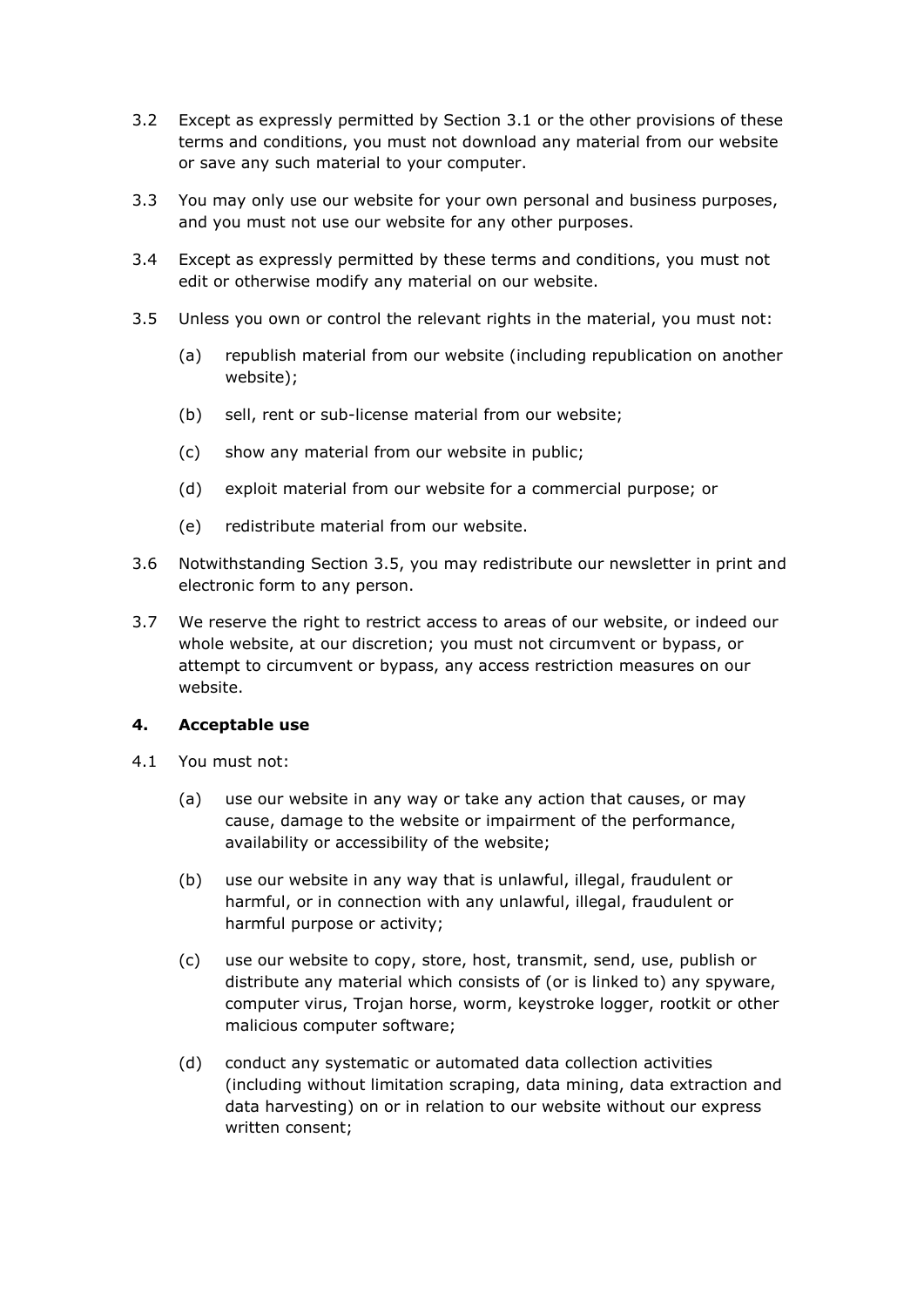- (e) access or otherwise interact with our website using any robot, spider or other automated means, except for the purpose of search engine indexing;
- (f) violate the directives set out in the robots.txt file for our website; or
- (g) use data collected from our website for any direct marketing activity (including without limitation email marketing, SMS marketing, telemarketing and direct mailing).
- 4.2 You must ensure that all the information you supply to us through our website, or in relation to our website, is true, accurate, current, complete and non-misleading.Florida Sun Direct LTD takes all reasonable steps to ensure the accuracy of the information on the website however, it is the responsibility of the guest and owner to satisfy themselves before entering into any agreement and NOT Florida Sun Direct LTD.

# **5. Use on behalf of organisation**

- 5.1 If you use our website or expressly agree to these terms and conditions in the course of a business or other organisational project, then by so doing you bind both:
	- (a) yourself; and
	- (b) the person, company or other legal entity that operates that business or organisational project,

to these terms and conditions, and in these circumstances references to "you" in these terms and conditions are to both the individual user and the relevant person, company or legal entity, unless the context requires otherwise.

# **6. Registration and accounts**

- 6.1 You may register for an account with our website by completing and submitting the online form
- 6.2 You must not allow any other person to use your account to access the website.
- 6.3 You must notify us in writing immediately if you become aware of any unauthorised use of your account.
- 6.4 You must not use any other person's account to access the website, unless you have that person's express permission to do so.

# **7. User login details**

- 7.1 If you register for an account with our website, we will provide you with a user ID and password.
- 7.2 Your user ID must not be liable to mislead and must comply with the content rules set out in Section 14; you must not use your account or user ID for or in connection with the impersonation of any person.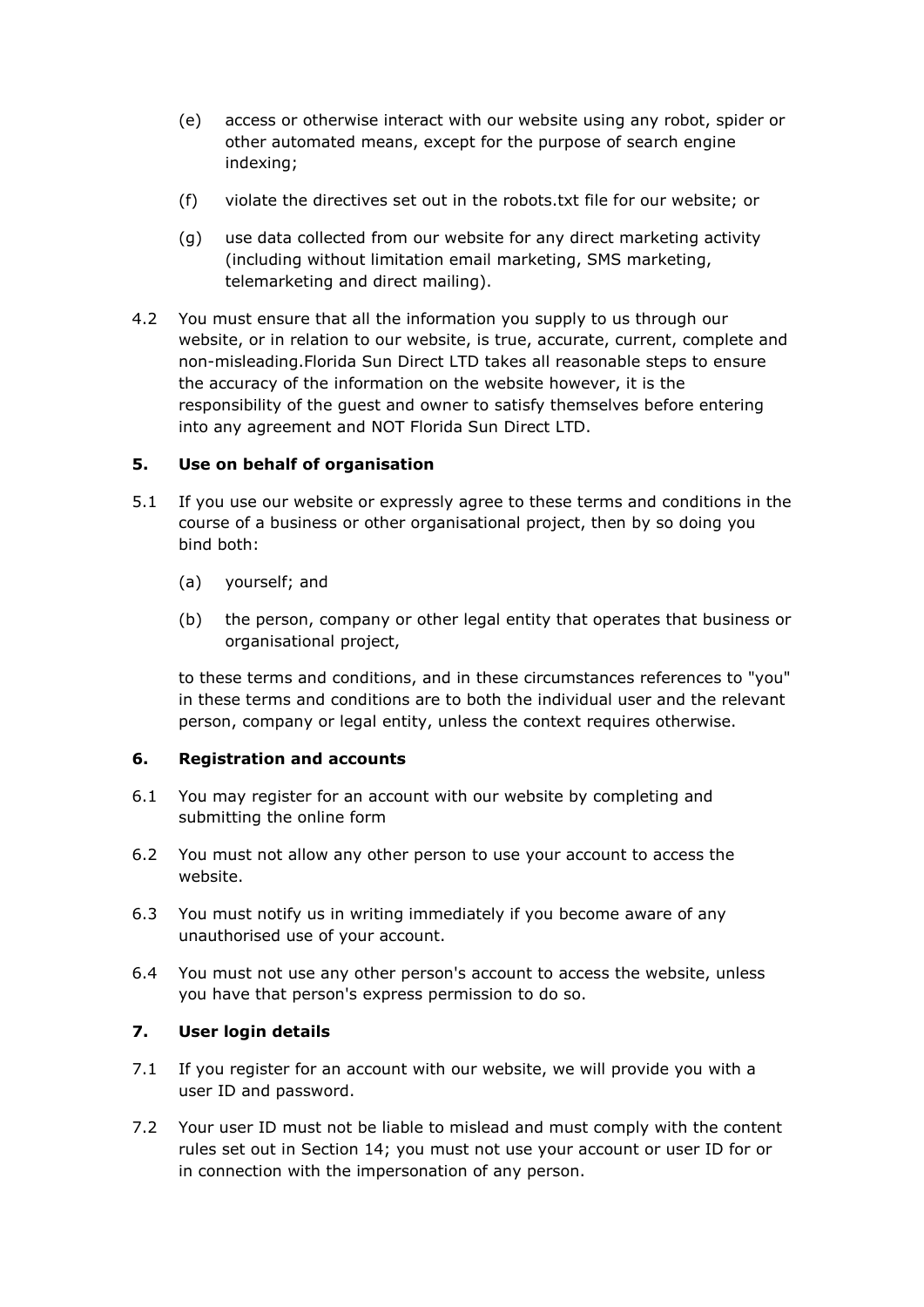- 7.3 You must keep your password confidential.
- 7.4 You must notify us in writing immediately if you become aware of any disclosure of your password.
- 7.5 You are responsible for any activity on our website arising out of any failure to keep your password confidential, and may be held liable for any losses arising out of such a failure.

#### **8. Cancellation and suspension of account**

- 8.1 We may:
	- (a) suspend your account;
	- (b) cancel your account; and/or
	- (c) edit your account details,

at any time in our sole discretion without notice or explanation, providing that if we cancel any services you have paid for and you have not breached these terms and conditions, we will refund to you a pro rata amount of your payment, such amount to be calculated by us using any reasonable methodology.

8.2 You may cancel your account with us at any time in writing. You will not be entitled to any refund if you cancel your account in accordance with this Section 8.2.

# **9. Directory**

- 9.1 We welcome submissions to the directory published on our website.
- 9.2 Each submission to our directory must be a listing in respect of a product or service relating to Florida holidays.
- 9.3 For the avoidance of doubt, your directory submissions constitute "your content" for the purposes of Section 13 and Section 14, and must comply with the acceptable use rules set out in Section 4.
- 9.4 You must keep your directory submissions up to date. We reserve the right in our discretion without notice to edit the text or layout of the listing submitted to or posted on our site or to locate or relocate the listing in order to comply with our terms and conditions and otherwise to the extent that we think fit.

# **10. Paid directory listings**

- 10.1 You may submit a paid listing to our directory by following this process: completing the form on the Advertise with Us page.
- 10.2 You will have the opportunity to identify and correct input errors prior to making your listing live by contacting us with any amendments.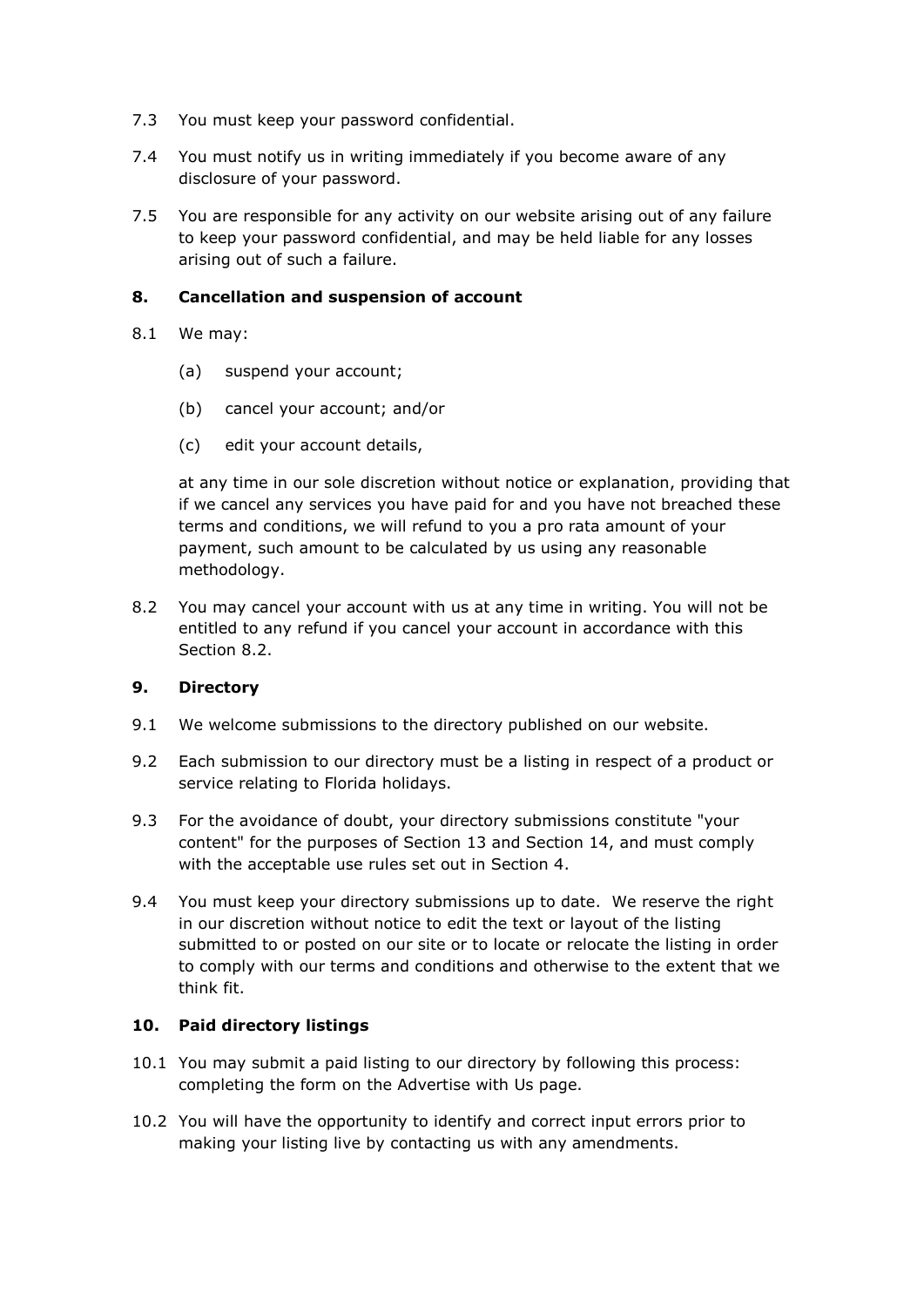- 10.3 If we accept a paid directory submission, it will remain published on our website for a period of 1 year, subject to termination or deletion in accordance with these terms and conditions.
- 10.4 We may delete a paid directory listing at any time, providing that if we delete a paid listing in accordance with this Section 10.4 before the end of the period in respect of which listing fees have been paid, we will refund to you a pro-rated portion of those listing fees reflecting the unexpired listing period, such amount to be calculated by us using any reasonable methodology.

# **11. Prohibited directory submissions**

- 11.1 Without prejudice to our other rights under these terms and conditions, we reserve the right to reject or delete directory submissions that breach these terms and conditions, or that do not meet the additional guidelines for submissions published on our website.
- 11.2 If we reject or delete a directory submission in accordance with this Section 11, we will not refund any applicable charges.

#### **12. Fees**

- 12.1 The fees in respect of our website services will be as set out on the website from time to time.
- 12.2 All directory listing amounts stated in these terms and conditions or on our website are stated exclusive of VAT.
- 12.3 You must pay to us the fees in respect of our website services in advance, in cleared funds, in accordance with any instructions on our website.
- 12.4 We may vary fees from time to time by posting new fees on our website, but this will not affect fees for services that have been previously paid.
- 12.5 If you dispute any payment made to us, you must contact us immediately and provide full details of your claim.
- 12.6 If you make an unjustified credit card, debit card or other charge-back then you will be liable to pay us, within 7 days following the date of our written request:
	- (a) an amount equal to the amount of the charge-back;
	- (b) all third party expenses incurred by us in relation to the charge-back (including charges made by our or your bank or payment processor or card issuer);
	- (c) an administration fee of GBP 25.00 including VAT; and
	- (d) all our reasonable costs, losses and expenses incurred in recovering the amounts referred to in this Section 12.6 (including without limitation legal fees and debt collection fees),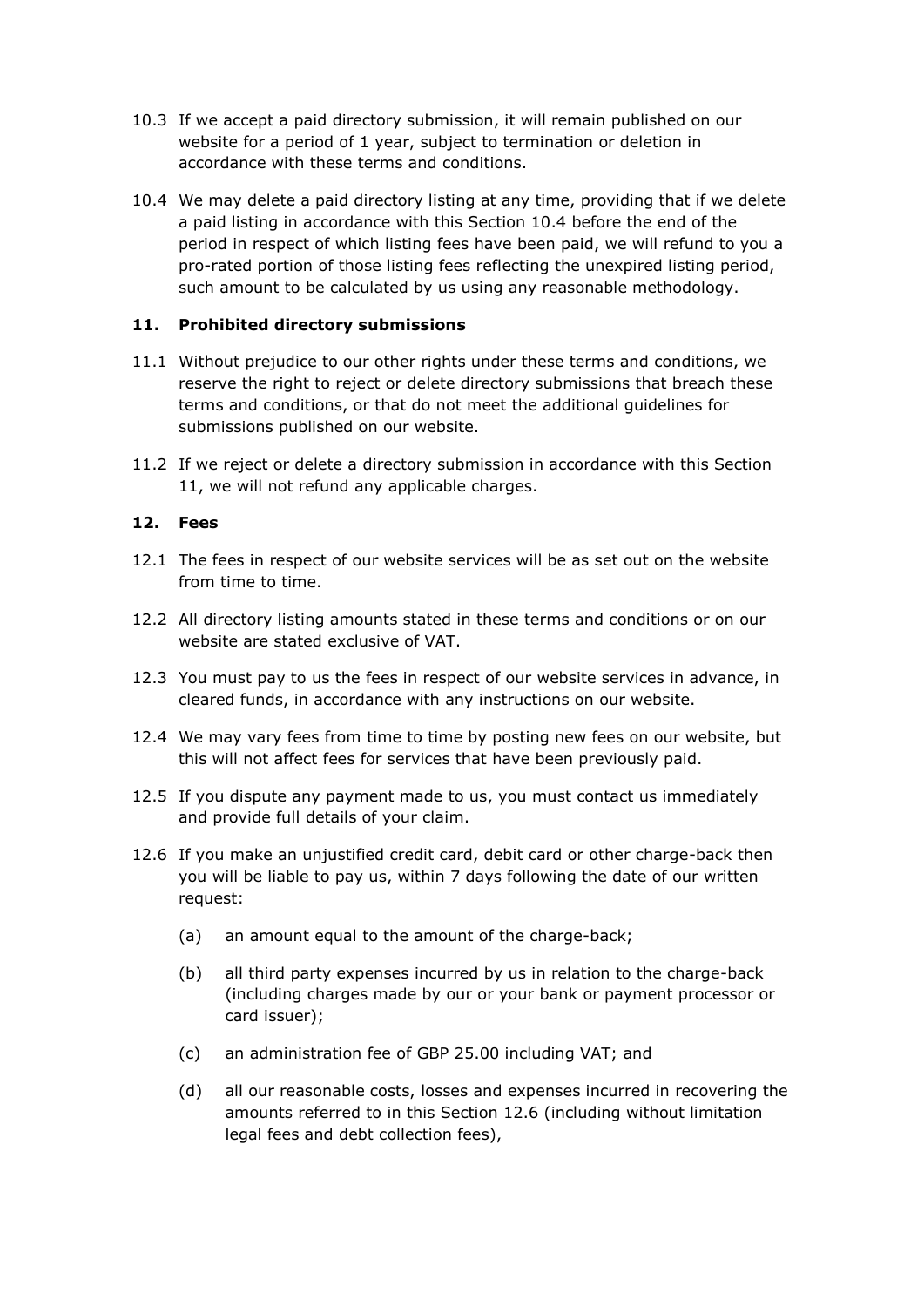and for the avoidance of doubt, if you fail to recognise or fail to remember the source of an entry on your card statement or other financial statement, and make a charge-back as a result, this will constitute an unjustified charge-back for the purposes of this Section 12.6.

- 12.7 If you owe us any amount under or relating to these terms and conditions, we may suspend or withdraw the provision of services to you.
- 12.8 We may at any time set off any amount that you owe to us against any amount that we owe to you, by sending you written notice of the set-off.

#### **13. Your content: licence**

- 13.1 In these terms and conditions, "your content" means all works and materials (including without limitation text, graphics, images, audio material, video material, audio-visual material, scripts, software and files) that you submit to us or our website for storage or publication on, processing by, or transmission via, our website.
- 13.2 You grant to us a worldwide, irrevocable, non-exclusive, royalty-free licence to use, reproduce, store, adapt, publish, translate and distribute your content in any existing or future media.
- 13.3 You grant to us the right to sub-license the rights licensed under Section 13.2.
- 13.4 You grant to us the right to bring an action for infringement of the rights licensed under Section 13.2.
- 13.5 You hereby waive all your moral rights in your content to the maximum extent permitted by applicable law; and you warrant and represent that all other moral rights in your content have been waived to the maximum extent permitted by applicable law.
- 13.6 You may edit your content to the extent permitted using the editing functionality made available on our website.
- 13.7 Without prejudice to our other rights under these terms and conditions, if you breach any provision of these terms and conditions in any way, or if we reasonably suspect that you have breached these terms and conditions in any way, we may delete, unpublish or edit any or all of your content.

#### **14. Your content: rules**

- 14.1 You warrant and represent that your content will comply with these terms and conditions.
- 14.2 Your content must not be illegal or unlawful, must not infringe any person's legal rights, and must not be capable of giving rise to legal action against any person (in each case in any jurisdiction and under any applicable law).
- 14.3 Your content, and the use of your content by us in accordance with these terms and conditions, must not: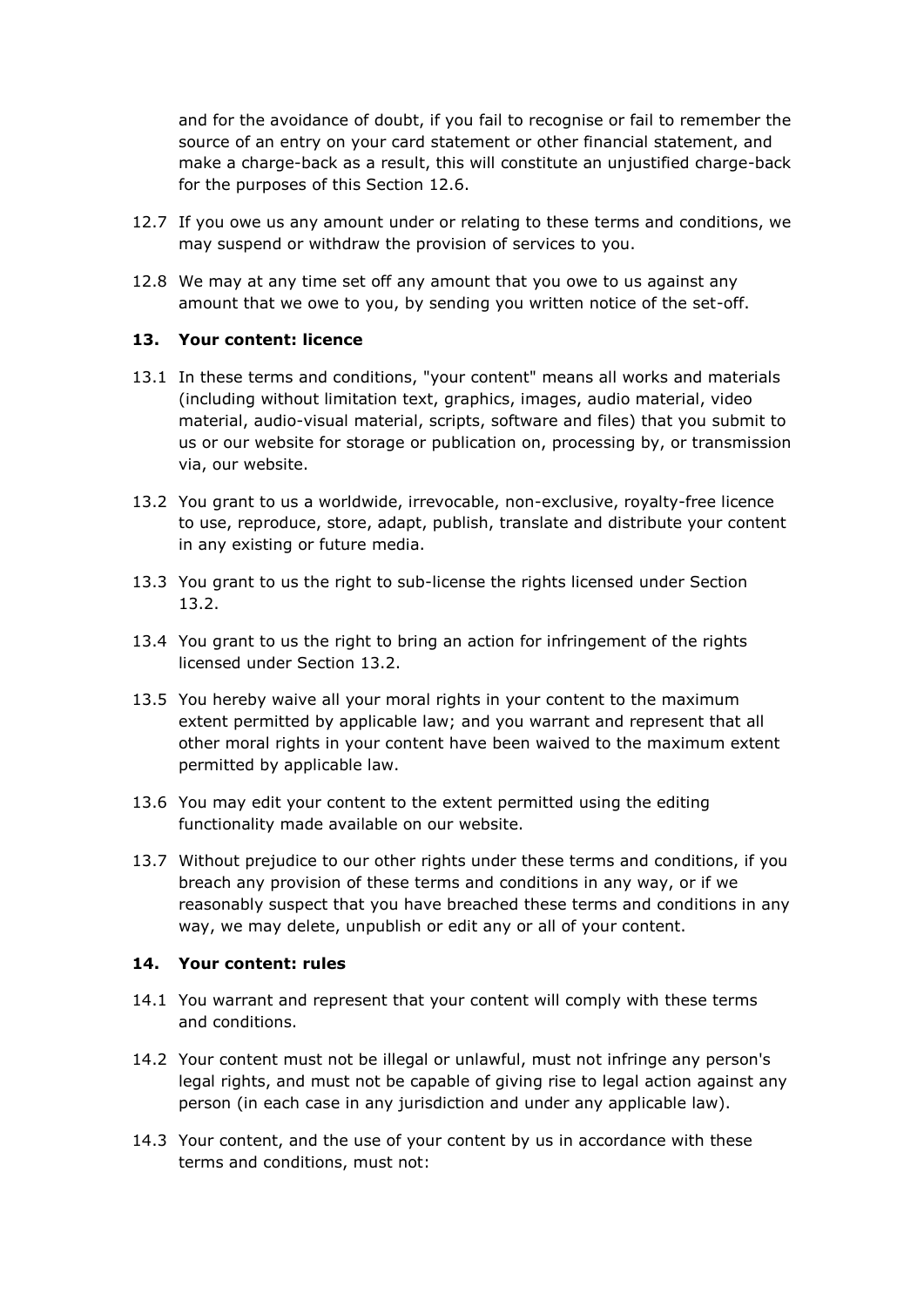- (a) be libellous or maliciously false;
- (b) be obscene or indecent;
- (c) infringe any copyright, moral right, database right, trade mark right, design right, right in passing off, or other intellectual property right;
- (d) infringe any right of confidence, right of privacy or right under data protection legislation;
- (e) constitute negligent advice or contain any negligent statement;
- (f) constitute an incitement to commit a crime, instructions for the commission of a crime or the promotion of criminal activity;
- (g) be in contempt of any court, or in breach of any court order;
- (h) be in breach of racial or religious hatred or discrimination legislation;
- (i) be blasphemous;
- (j) be in breach of official secrets legislation;
- (k) be in breach of any contractual obligation owed to any person;
- (l) depict violence in an explicit, graphic or gratuitous manner;
- (m) be pornographic, lewd, suggestive or sexually explicit;
- (n) be untrue, false, inaccurate or misleading;
- (o) consist of or contain any instructions, advice or other information which may be acted upon and could, if acted upon, cause illness, injury or death, or any other loss or damage;
- (p) constitute spam;
- (q) be offensive, deceptive, fraudulent, threatening, abusive, harassing, anti-social, menacing, hateful, discriminatory or inflammatory; or
- (r) cause annoyance, inconvenience or needless anxiety to any person.
- 14.4 Your content must be appropriate, civil and tasteful, and accord with generally accepted standards of etiquette and behaviour on the internet.
- 14.5 You must not use our website to link to any website or web page consisting of or containing material that would, were it posted on our website, breach the provisions of these terms and conditions.
- 14.6 You must not submit to our website any material that is or has ever been the subject of any threatened or actual legal proceedings or other similar complaint.

#### **15. Report abuse**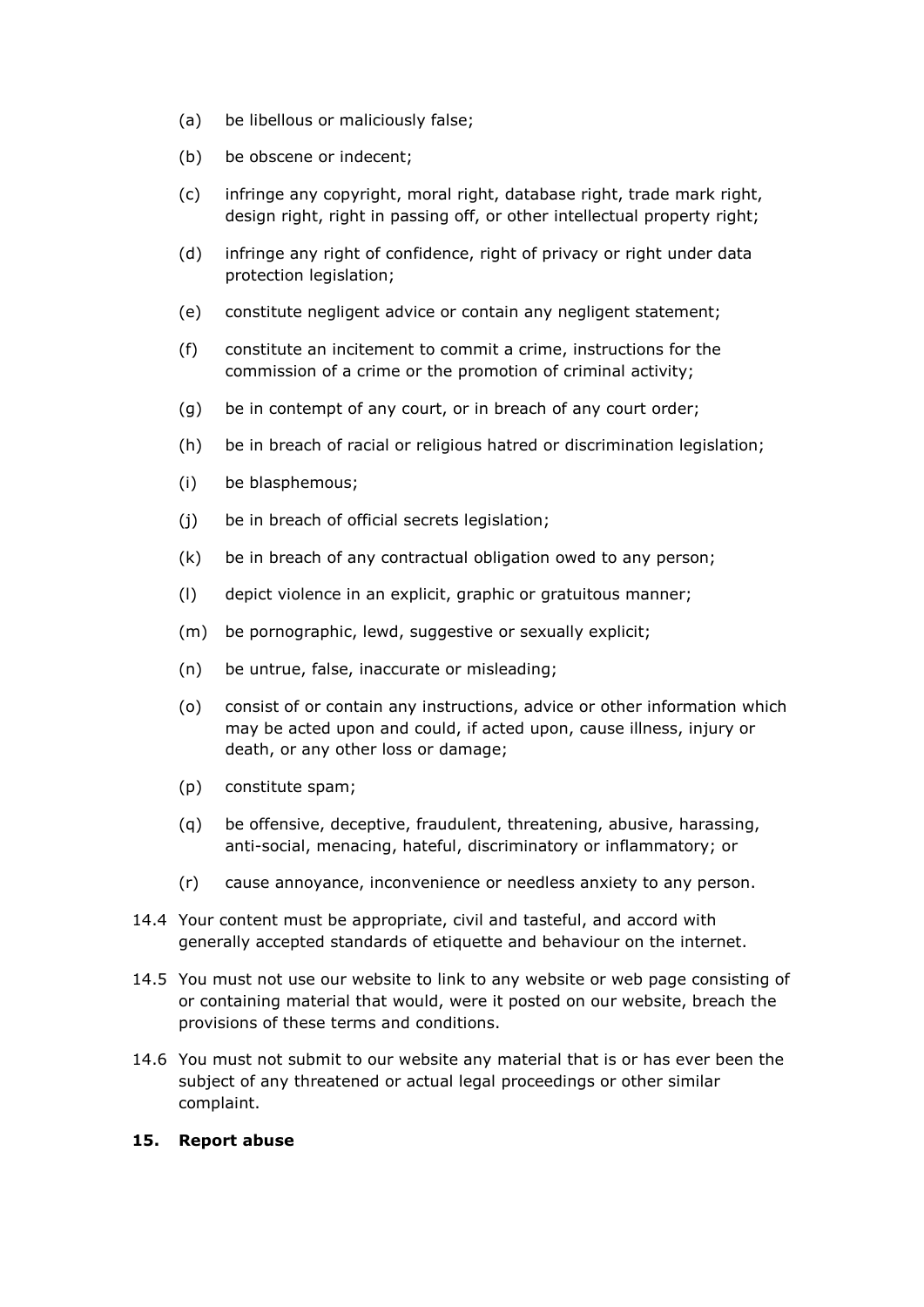- 15.1 If you learn of any unlawful material or activity on our website, or any material or activity that breaches these terms and conditions, please let us know.
- 15.2 You can let us know about any such material or activity by email.

#### **16. Limited warranties**

- 16.1 We do not warrant or represent:
	- (a) the completeness or accuracy of the information published on our website;
	- (b) that the material on the website is up to date; or
	- (c) that the website or any service on the website will remain available.
- 16.2 We reserve the right to discontinue or alter any or all of our website services, and to stop publishing our website, at any time in our sole discretion without notice or explanation; and save to the extent expressly provided otherwise in these terms and conditions, you will not be entitled to any compensation or other payment upon the discontinuance or alteration of any website services, or if we stop publishing the website.
- 16.3 To the maximum extent permitted by applicable law and subject to Section 17.1, we exclude all representations and warranties relating to the subject matter of these terms and conditions, our website and the use of our website.

# **17. Limitations and exclusions of liability**

- 17.1 Nothing in these terms and conditions will:
	- (a) limit or exclude any liability for death or personal injury resulting from negligence;
	- (b) limit or exclude any liability for fraud or fraudulent misrepresentation;
	- (c) limit any liabilities in any way that is not permitted under applicable law; or
	- (d) exclude any liabilities that may not be excluded under applicable law.
- 17.2 The limitations and exclusions of liability set out in this Section 17 and elsewhere in these terms and conditions:
	- (a) are subject to Section 17.1; and
	- (b) govern all liabilities arising under these terms and conditions or relating to the subject matter of these terms and conditions, including liabilities arising in contract, in tort (including negligence) and for breach of statutory duty, except to the extent expressly provided otherwise in these terms and conditions.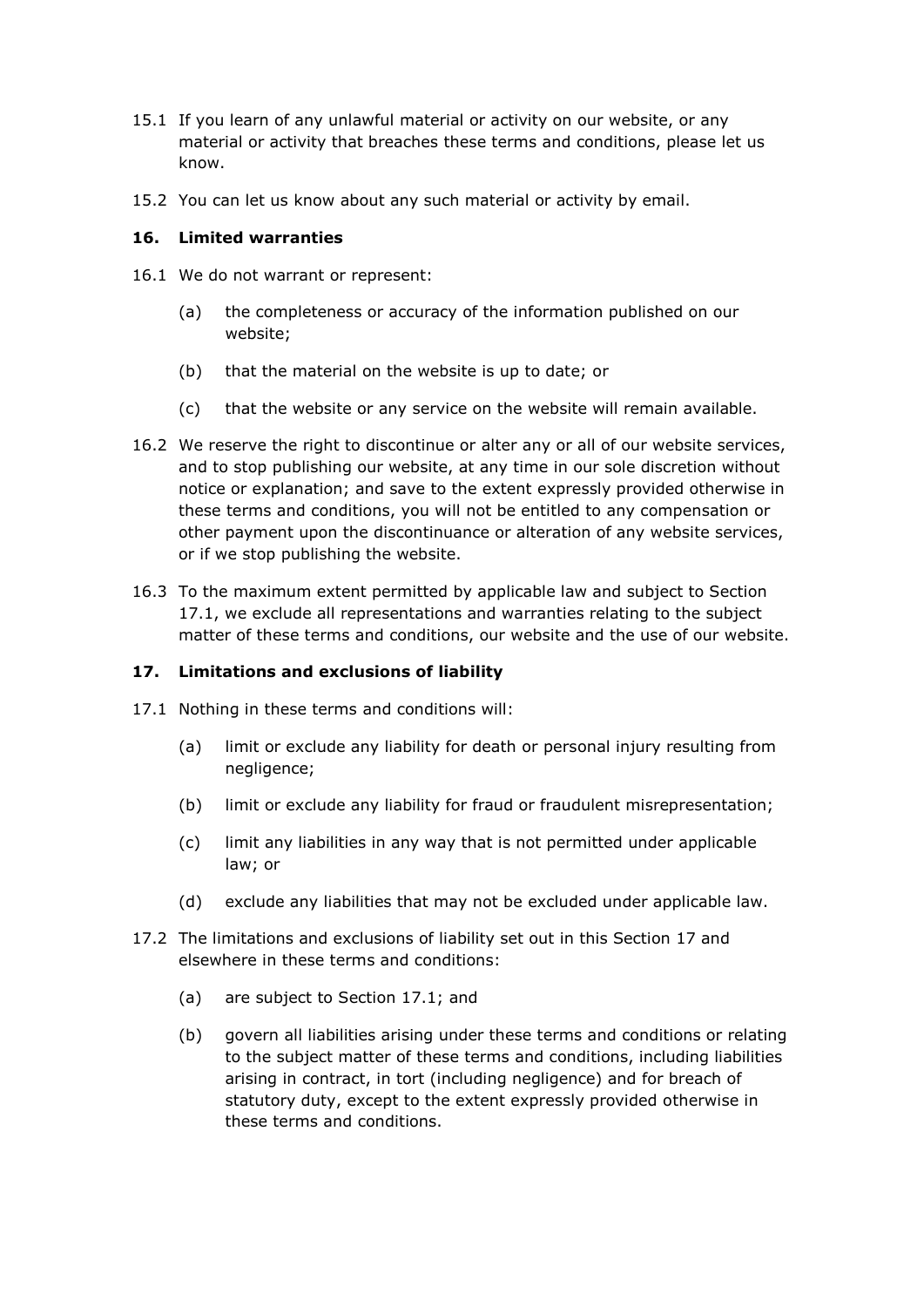- 17.3 To the extent that our website and the information and services on our website are provided free of charge, we will not be liable for any loss or damage of any nature.
- 17.4 We will not be liable to you in respect of any losses arising out of any event or events beyond our reasonable control.
- 17.5 We will not be liable to you in respect of any business losses, including (without limitation) loss of or damage to profits, income, revenue, use, production, anticipated savings, business, contracts, commercial opportunities or goodwill.
- 17.6 We will not be liable to you in respect of any loss or corruption of any data, database or software.
- 17.7 We will not be liable to you in respect of any special, indirect or consequential loss or damage.
- 17.8 You accept that we have an interest in limiting the personal liability of our officers and employees and, having regard to that interest, you acknowledge that we are a limited liability entity; you agree that you will not bring any claim personally against our officers or employees in respect of any losses you suffer in connection with the website or these terms and conditions (this will not, of course, limit or exclude the liability of the limited liability entity itself for the acts and omissions of our officers and employees).
- 17.9 Our aggregate liability to you in respect of any contract to provide services to you under these terms and conditions shall not exceed the greater of:
	- (a) the total amount paid and payable to us under the contract.

#### **18. Indemnity**

18.1 You hereby indemnify us, and undertake to keep us indemnified, against any and all losses, damages, costs, liabilities and expenses (including without limitation legal expenses and any amounts paid by us to a third party in settlement of a claim or dispute) incurred or suffered by us and arising directly or indirectly out of your use of our website or any breach by you of any provision of these terms and conditions.

#### **19. Breaches of these terms and conditions**

- 19.1 Without prejudice to our other rights under these terms and conditions, if you breach these terms and conditions in any way, or if we reasonably suspect that you have breached these terms and conditions in any way, we may:
	- (a) send you one or more formal warnings;
	- (b) temporarily suspend your access to our website;
	- (c) permanently prohibit you from accessing our website;
	- (d) block computers using your IP address from accessing our website;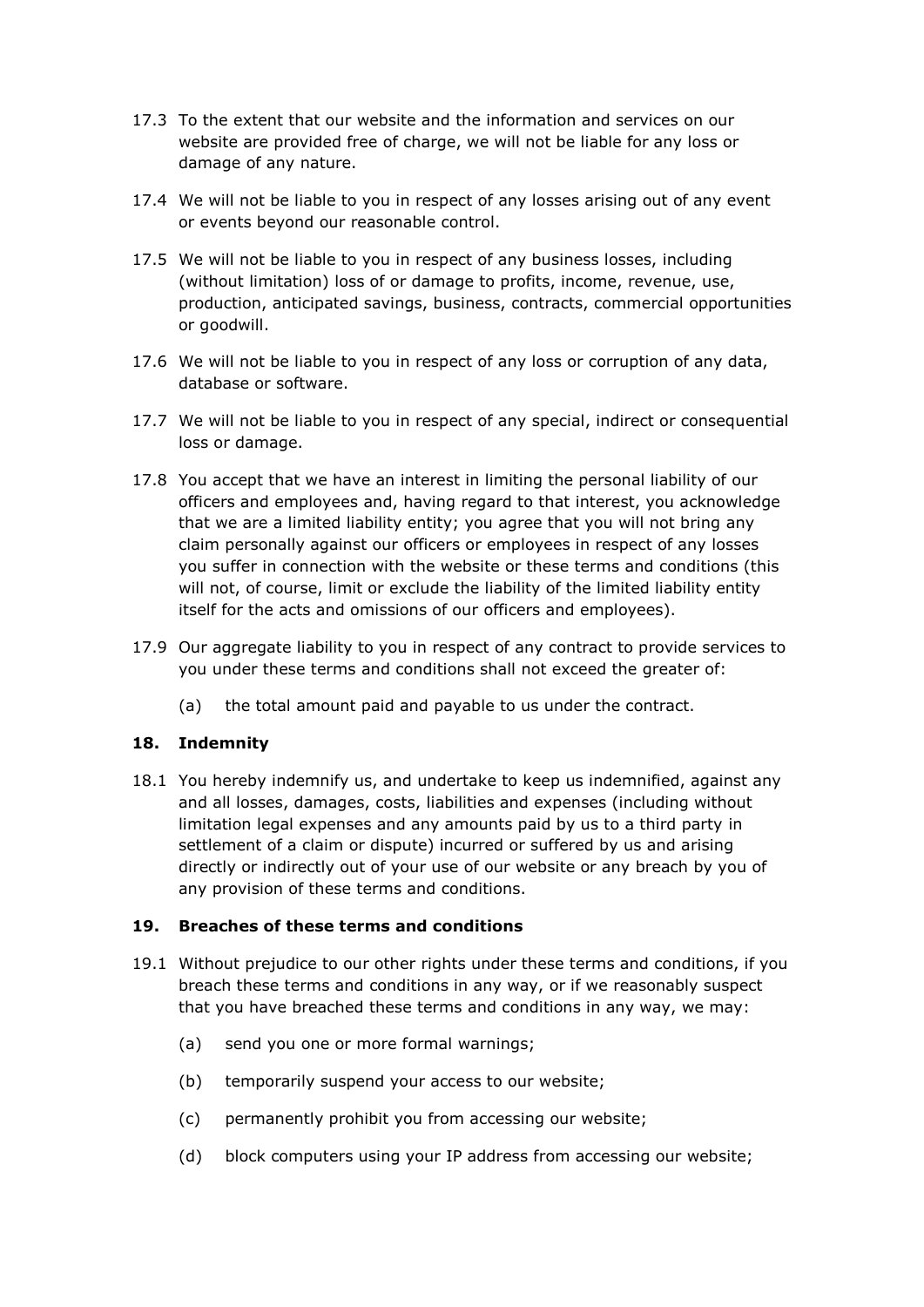- (e) contact any or all of your internet service providers and request that they block your access to our website;
- (f) commence legal action against you, whether for breach of contract or otherwise; and/or
- (g) suspend or delete your account on our website.
- 19.2 Where we suspend or prohibit or block your access to our website or a part of our website, you must not take any action to circumvent such suspension or prohibition or blocking (including without limitation creating and/or using a different account).

# **20. Third party websites**

- 20.1 Our website includes hyperlinks to other websites owned and operated by third parties; such hyperlinks are not recommendations.
- 20.2 We have no control over third party websites and their contents, and subject to Section 17.1 we accept no responsibility for them or for any loss or damage that may arise from your use of them.

#### **21. Trade marks**

- 21.1 Our logos and our other registered and unregistered trade marks are trade marks belonging to us; we give no permission for the use of these trade marks, and such use may constitute an infringement of our rights.
- 21.2 The third party registered and unregistered trade marks or service marks on our website are the property of their respective owners and, unless stated otherwise in these terms and conditions, we do not endorse and are not affiliated with any of the holders of any such rights and as such we cannot grant any licence to exercise such rights.

#### **22. Competitions**

- 22.1 From time to time we may run competitions, free prize draws and/or other promotions on our website.
- 22.2 Competitions will be subject to separate terms and conditions (which we will make available to you as appropriate).

# **23. Variation**

- 23.1 We may revise these terms and conditions from time to time.
- 23.2 The revised terms and conditions shall apply to the use of our website from the date of publication of the revised terms and conditions on the website, and you hereby waive any right you may otherwise have to be notified of, or to consent to, revisions of these terms and conditions.

#### **24. Assignment**

24.1 You hereby agree that we may assign, transfer, sub-contract or otherwise deal with our rights and/or obligations under these terms and conditions.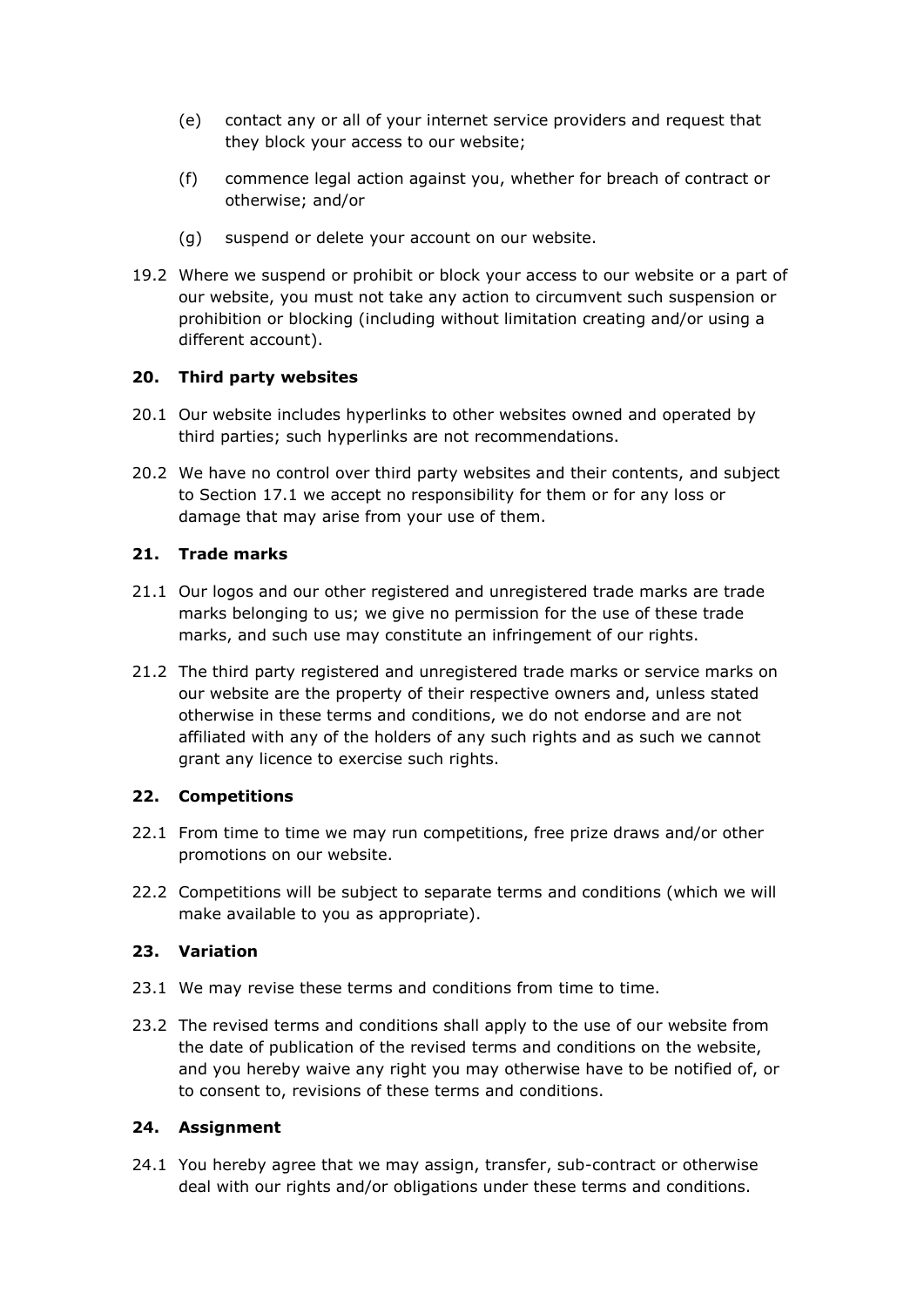24.2 You may not without our prior written consent assign, transfer, sub-contract or otherwise deal with any of your rights and/or obligations under these terms and conditions.

# **25. Severability**

- 25.1 If a provision of these terms and conditions is determined by any court or other competent authority to be unlawful and/or unenforceable, the other provisions will continue in effect.
- 25.2 If any unlawful and/or unenforceable provision of these terms and conditions would be lawful or enforceable if part of it were deleted, that part will be deemed to be deleted, and the rest of the provision will continue in effect.

# **26. Third party rights**

- 26.1 A contract under these terms and conditions is for our benefit and your benefit, and is not intended to benefit or be enforceable by any third party.
- 26.2 The exercise of the parties' rights under a contract under these terms and conditions is not subject to the consent of any third party.

# **27. Entire agreement**

27.1 Subject to Section 17.1, these terms and conditions, together with our privacy and cookies policy, shall constitute the entire agreement between you and us in relation to your use of our website and shall supersede all previous agreements between you and us in relation to your use of our website.

#### **28. Law and jurisdiction**

- 28.1 These terms and conditions shall be governed by and construed in accordance with English law.
- 28.2 Any disputes relating to these terms and conditions shall be subject to the non-exclusive jurisdiction of the courts of England.

# **29. Statutory and regulatory disclosures**

- 29.1 We will not file a copy of these terms and conditions specifically in relation to each user or customer and, if we update these terms and conditions, the version to which you originally agreed will no longer be available on our website. We recommend that you consider saving a copy of these terms and conditions for future reference.
- 29.2 These terms and conditions are available in the English language only.
- 29.3 The website of the European Union's online dispute resolution platform is available at https://webgate.ec.europa.eu/odr/main. The online dispute resolution platform may be used for resolving disputes.

# **30. Our details**

30.1 This website is owned and operated by Florida Sun Direct LTD.